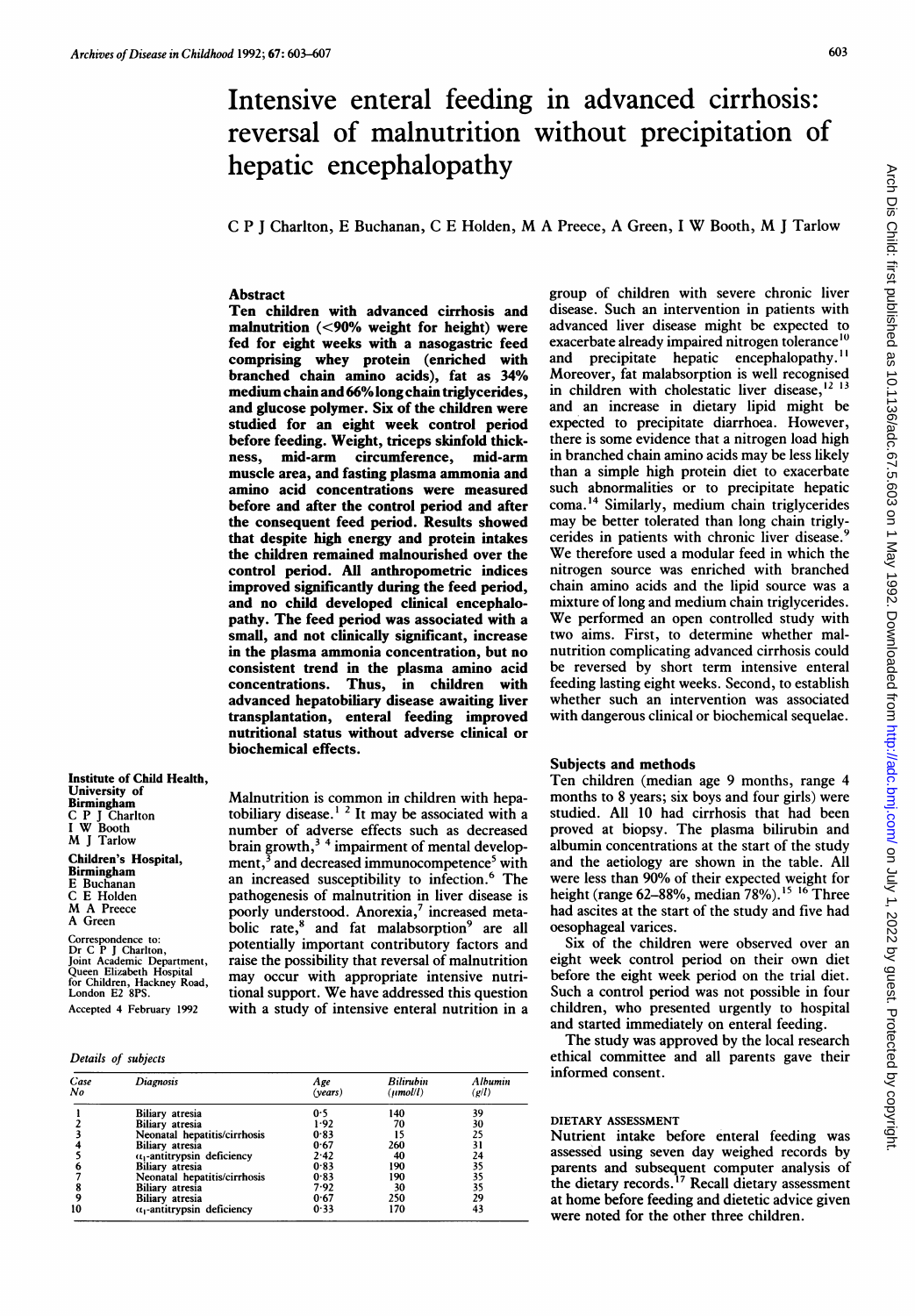## ENTERAL FEED

A modular feed was used. The nitrogen source (Generaid, Scientific Hospital Supplies) was whey, enriched with free branched chain amino acids (whey protein 73%, and free branched chain amino acids 27%, in protein gram equivalents). The total branched chain amino acid content of the protein was 31% (including branched chain amino acid content of whey). Each child received 4 g/kg/day of protein. Fat, comprising 34% medium chain triglyceride and 66% long chain triglyceride, and carbohydrate (as glucose polymer) were given as Duocal (Scientific Hospital Supplies). Energy content of the feed was 8% protein, 40% fat, and 52% carbohydrate. Vitamin and mineral requirements were provided for children under <sup>1</sup> year old as Paediatric Seravit (Scientific Hospital Supplies) which contains no sodium or potassium, and for those over <sup>1</sup> year old as Code 544 (Scientific Hospital Supplies) which contains no sodium, potassium, calcium, or phosphate. Sodium and potassium were provided as molar solutions and calcium and phosphate as Calcium-Sandoz and Phosphate-Sandoz (Sandoz). All subjects received additional supplements of vitamins A, D, and E. Initial feed volumes were calculated to provide either 140% of the previous energy intake or 140% of recommended energy requirements per. kg for age,<sup>18</sup> whichever was greater. The energy density of the feed ranged between <sup>1</sup> and 1-5 kcal/ml depending on the fluid allowance for the child, with a mean osmolality of 400 mosmol/kg.

## ADMINISTRATION OF FEED

Feeding was started in hospital and given by continuous nasogastric infusion over 18-22 hours/day. The initial protein content of the feed was the same as the intake during the control period when this information was available or at <sup>1</sup> g/kg/day where not available. Intake was increased by 1 g per kg per day every third day to <sup>a</sup> maximum of 4 g/kg/day. The carbohydrate and fat components were also increased stepwise until final energy requirements were reached by five days. The children were encouraged to have additional food during the study period but none took a significant amount. The parents were taught to make up the feed, to care for the nasogastric tube (6FG Silk, E Merck), and to control the infusion pump (Kangaroo Pump, Sherwood Medical) before their child was discharged. 9 The feed was given for eight weeks; blood samples were obtained and anthropometric recordings taken at the start and the end of this period. The children were examined for ascites and signs of hepatic encephalopathy at least every two weeks and the nutrient intake per kg body weight maintained throughout the eight week period.

## ANTHROPOMETRY

Measurements were carried out by one observer (CPJC) using the same balance scales (weighing to nearest 25 g), non-stretch plastic tape, Holtain skinfold calipers, and Holtain stadiometer. Triceps skinfold thickness was measured

half way between the tip of the acromion process and the tip of the olecranon of the relaxed left arm. The upper mid-arm circumference was measured at the same point. The measurements were expressed as standard deviation (SD) scores.20 The following standards were used: Sann et al (1988) for arm anthropometry under 1 year  $old, ^{21}$  Tanner (1973) for weight and length for all ages and triceps skinfold thickness above I year old,<sup>13</sup> and Frisancho (1981) for mid-arm circumference and mid-arm muscle area above one year.<sup>22</sup> The mid-arm muscle area was calculated from the mid-arm circumference and the triceps skinfold thickness<sup>23</sup> and expressed as a percentage of the median of the reference population. Measurements were carried out before and after the eight week control period, and again at the end of the subsequent eight week feeding period for six of the 10 children. For the other four children measurements were carried before and after the feeding period.

#### **BIOCHEMISTRY**

Venous blood was taken after a four hour fast at the same time as anthropometry. Plasma ammonia concentration was assayed by a continuous flow ion selective electrode system.<sup>24</sup> Plasma for amino acid analysis was deproteinised immediately after collection by the addition of an equal volume of 3% sulphosalicyclic acid. The supernatant was stored at minus 20°C until analysis. Amino acids were measured by ion exchange chromatography using a lithium buffer system and ninhydrin detection (Kontron Chromakon 500). The reference standards used were Brodehl and Gellissen<sup>25</sup> and Scriver and Davies.<sup>26</sup>

## STATISTICAL METHODS

The Wilcoxon signed rank test was used to compare the paired results. Comparisons between the feed and control periods entered the analysis as a quadratic time component. The significance of this comparison was assessed using a repeated measures analysis of variance. Raw data was used for this analysis apart from ammonia concentrations where logarithmic transformation was performed.

#### Results

#### DIETARY ASSESSMENT

Seven children had dietary assessments before enteral feeding. Energy intakes were 90 to 165% (mean 130%) of the recommended intake per kg for age<sup>18</sup> and protein intakes 2.6 to 5.7 g/kg/day (median 3-4 g/kg/day). Six children had intakes above that recommended by the World Health Organisation, and these were fed 140% of their recorded intake for the feeding period. The other four children received 140% of their recommended energy intake. Before the trial four children were on normal diets, four were taking energy supplements (carbohydrate and medium chain triglycerides), and two were on Pregestimil (Bristol-Myers), one.of whom was also on energy supplementation. Nine of the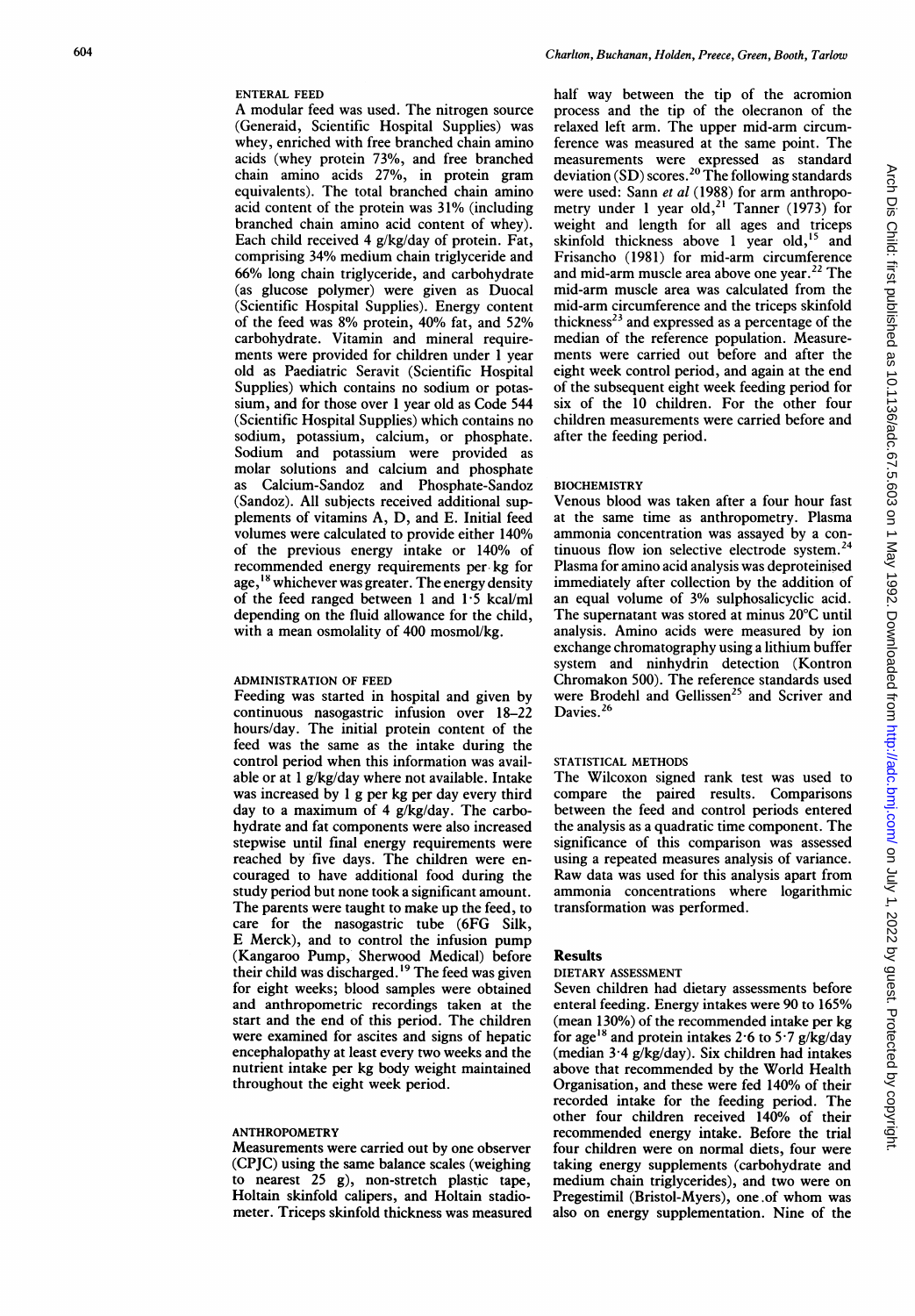children had dietetic advice to maximise energy intake.

# TOLERANCE OF FEEDING

Both the nasogastric tube and the enteral feed were well tolerated with no adverse clinical events. In particular, diarrhoea was not a problem. Regurgitation, which had been present before the trial, was exacerbated in two infants but lessened with feed thickening. If the polyurethane nasogastric tube continued to be displaced frequently by the vomiting it was replaced by a stiffer polyvinylchloride tube (Portex). None of the 10 children developed fluid overload (development or exacerbation of ascites and/or peripheral oedema). Two of the three with ascites before feeding had lost it by the end of the feed period. The modular nature of the feed allowed precise control of fluid and sodium intake, which aided the control of the ascites. There were no episodes of variceal haemorrhage. All 10 children maintained their target intakes throughout the eight week period.

## ANTHROPOMETRY

The weight, mid-arm circumference, and midarm muscle area before the eight week control period, where available, and before and after the consequent eight week feeding period are shown in fig 1. Malnutrition was severe before feeding, and nine of the children were more than 2 SDs below the reference mean for midarm circumference. All children increased their weight, triceps skinfold thickness, mid-arm circumference, and arm muscle area during the feed period and these changes were statistically significant ( $p<0.005$ ). Statistically significant improvements over the intervention period compared with the control period were obtained for all measurements (weight  $p<0.005$ ; midarm circumference, triceps skinfold thickness, and arm muscle area  $p < 0.001$ ).

## BIOCHEMICAL MEASUREMENTS

Individual plasma ammonia concentrations at the start of the eight week control period and before and after the eight week feed period are shown in fig 2. Prefeeding plasma ammonia concentrations in eight out of the 10 children were above the laboratory reference range for well children. Analysis of the changes in ammonia concentration both during the feed period and between the control and feed period were statistically significant ( $p$ <0.05). However, there was much variance in the data and the concentrations never approached those usually associated with clinical problems.<sup>27</sup> No patient developed hepatic encephalopathy, and no parent reported increased drowsiness in their child. Indeed, nine out of the 10 children were reported by parents to have become more active and lively during the trial.

The mean fasting plasma amino acid concentrations before and after feeding are shown in fig 3. Concentrations are expressed as the number of SDs from the reference mean for the age band. The majority of amino acid concentrations were in the normal range before feeding



Figure 1 – Changes in weight SD scores, mid-arm<br>circumference SD scores, and mid-arm muscle area as % of median (see text for reference population standards) for six children with cirrhosis over the eight week control period and all 10 subjects over the eight week intensive enteral feeding period. Prefeed versus postfeed: weight SD score, mid-arm circumference SD score, and mid-arm muscle area all <0 005. Change in parameters overfeed period were significantly different from change over control period: weight  $\overline{SD}$  score  $\leq$ 0.005; mid-arm circumference SD score, and mid-arm muscle area % of median  $p < 0.001$ .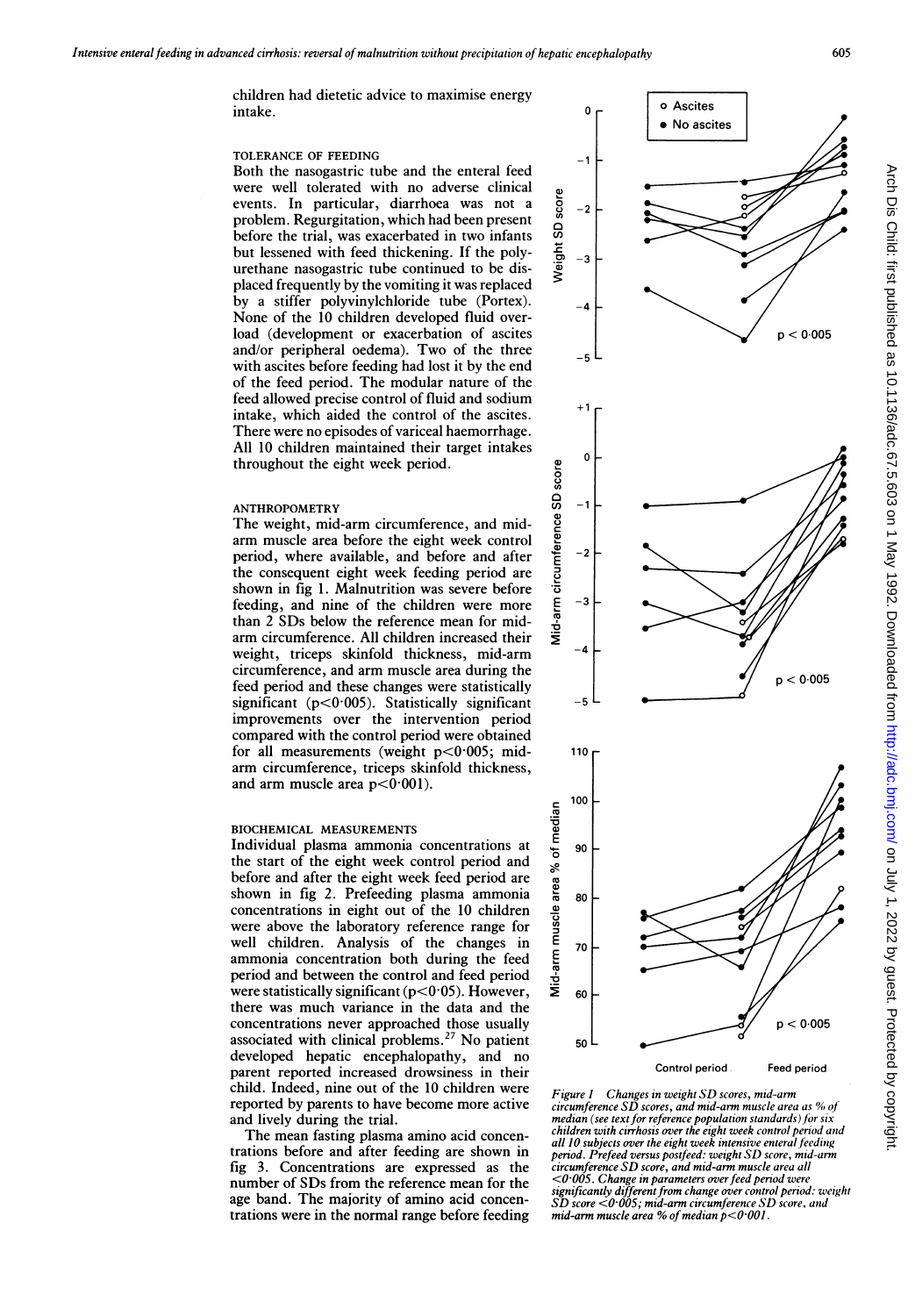

Figure 2 Fasting plasma ammonia concentrations before and after eight week control period and after consequent enteral feeding period in children with cirrhosis. Upper limit of laboratory reference range (95% confidence limits) is 40 µmol/l. Analysis of the paired results before and after the<br>feed period and the change over control period compared with that over the feed period gave  $p < 0.05$  for both.



Figure 3 Changes in mean fasting amino acid concentrations of 10 children with cirrhosis before and after eight weeks of enteral feeding expressed as a SD score of reference<br>standards.<sup>25–26</sup> The bold circle represents the mean amino acid concentration for the reference population. The dashed concentric circles represent <sup>2</sup> SD steps from the reference mean. (Methionine has an extended scale.) Individual amino acids values are plotted on the radii of the diagram. Analysis of the individual paired results before and after feeding for the amino acids shown (and also glutamine, aspartate, cystine, serine, alanine, proline, and lysine) were statistically non-significant apart from valine,  $p < 0.05$  and glycine,  $p < 0.005$ .



Figure 4 Fasting plasma methionine concentrations for 10 children with cirrhosis before and after the eight week enteral feeding period with a repeat result for an individual (still on the trial regimen) who had an intercurrent viral infection at the time of the eight week sample. Analysis of the paired results was not significant.

 $(-2$  to  $+2$  SD) and were unchanged afterwards. In particular branched chain amino acids were all near the reference mean both before and after feeding. Lysine, threonine, and phenylalanine concentrations were above the reference range initially, but did not increase after feeding. Mean methionine concentrations were raised both before and after feeding, a finding consistent with severe liver disease. While the mean methionine concentration was higher at the end of feed period than before, there was no statistically significant difference between the individual paired results. This rise was biased by the results in three children in whom methionine concentrations increased greatly. Two of those three had deteriorating liver function during the study as determined by prolongation of prothrombin time. The third child had an intercurrent viral infection in week 8 of the feed period at the time of the second sample, and a repeat methionine concentration after recovery while still on nasogastric feeding was similar to the prefeed value (fig 4). The other seven children had appreciably raised methionine concentrations up to 9 SDs above the reference mean both before and after feeding with little individual change.

# **Discussion**

Intensive enteral feeding appreciably improved the nutritional status of the children, assessed clinically by upper arm measurements and by weight. There were no serious deleterious effects. In particular, no episodes of hepatic